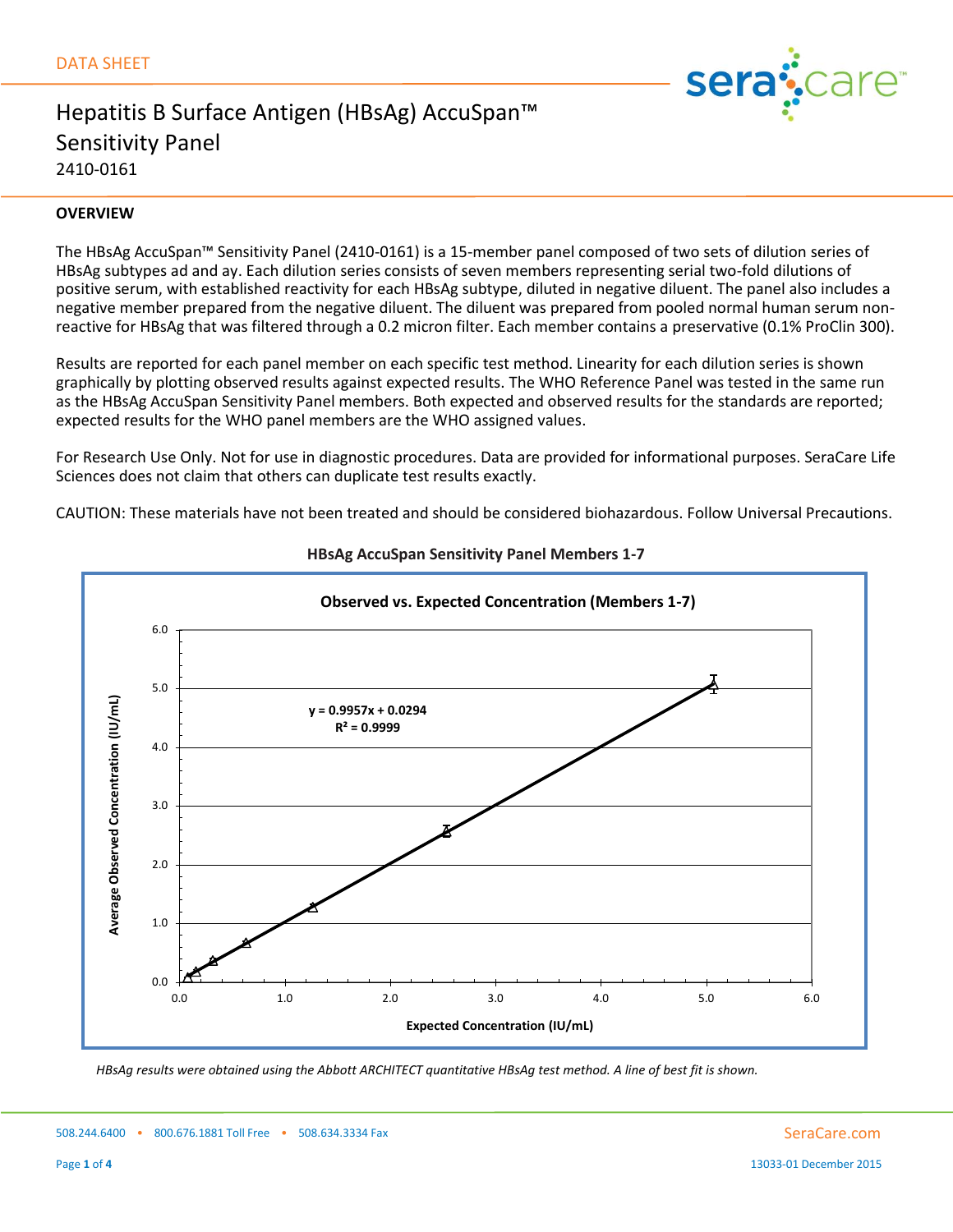



### **HBsAg AccuSpan Sensitivity Panel Members 8-14**

*HBsAg results were obtained using the Abbott ARCHITECT quantitative HBsAg test method. A line of best fit is shown.*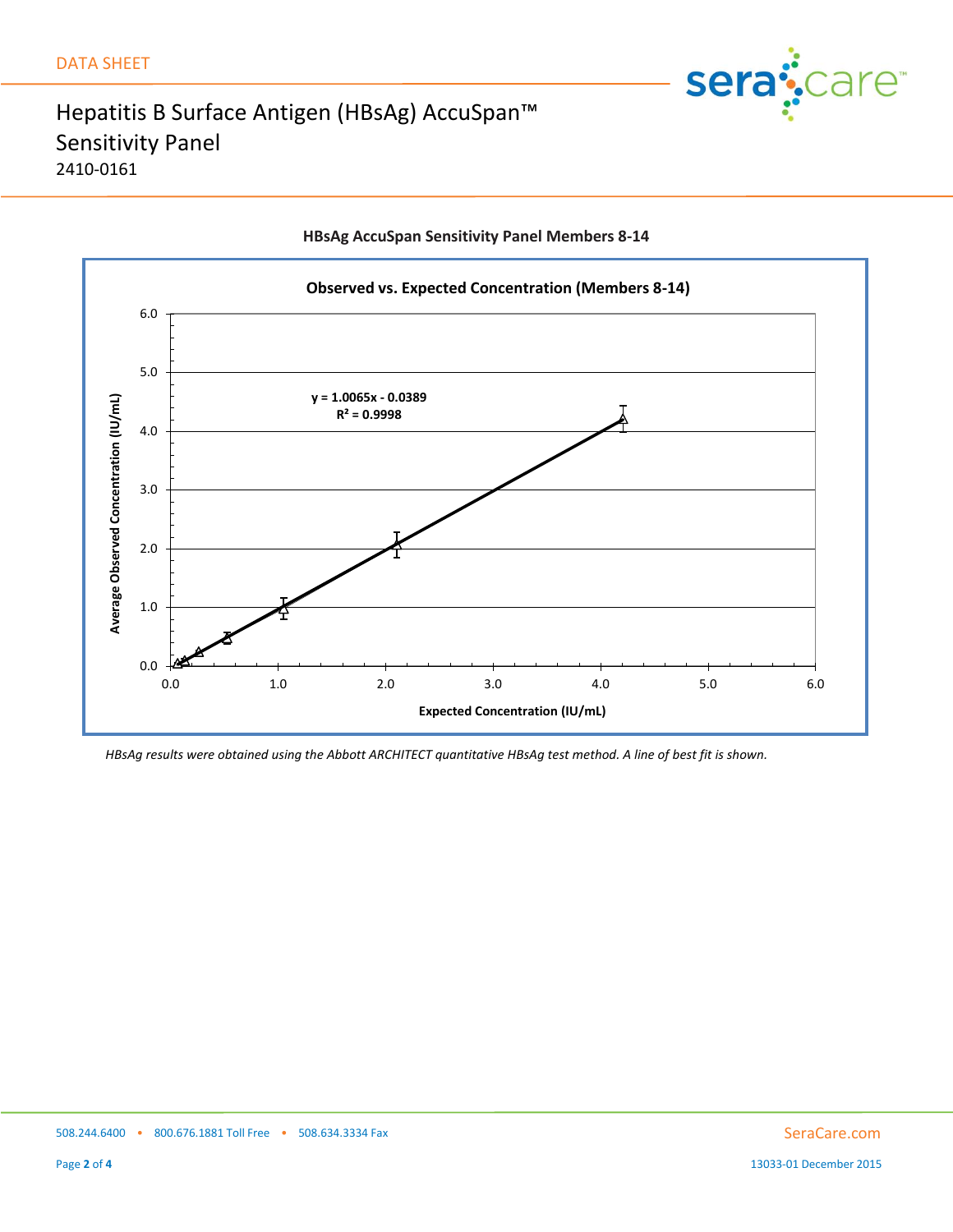

### **HBsAg AccuSpan Sensitivity Panel**

|                                   |                      | <b>Abbott ARCHITECT</b>       | <b>Abbott ARCHITECT</b>  |
|-----------------------------------|----------------------|-------------------------------|--------------------------|
|                                   |                      | <b>Quantitative HBsAg</b>     | <b>Qualitative HBsAg</b> |
| <b>Panel Member</b>               | <b>HBsAg Subtype</b> | $\left(\text{IU/mL}\right)^1$ | $(S/CO)^1$               |
| 01                                | ad                   | 5.07                          | 238.4                    |
| 02                                | ad                   | 2.57                          | 120.1                    |
| 03                                | ad                   | 1.28                          | 61.8                     |
| 04                                | ad                   | 0.67                          | 30.8                     |
| 05                                | ad                   | 0.37                          | 15.4                     |
| 06                                | ad                   | 0.18                          | 7.8                      |
| 07                                | ad                   | 0.08                          | 4.0                      |
| 08                                | ay                   | 4.21                          | 204.9                    |
| 09                                | ay                   | 2.07                          | 102.4                    |
| 10                                | ay                   | 0.98                          | 52.7                     |
| 11                                | ay                   | 0.48                          | 25.6                     |
| 12                                | ay                   | 0.25                          | 13.3                     |
| 13                                | ay                   | 0.10                          | 6.4                      |
| 14                                | ay                   | 0.05                          | 3.4                      |
| 15                                | n/a                  | 0.00                          | 0.2                      |
|                                   |                      |                               |                          |
| <b>Test Date</b>                  |                      | 20-Nov-15                     | 20-Nov-15                |
| <b>Test Site</b>                  |                      | <b>RL</b>                     | SeraCare                 |
| <b>Test Kit Cutoff</b>            |                      | 0.05                          | 1.00                     |
| <b>Test Kit Conversion Factor</b> |                      | n/a                           | n/a                      |
| <b>Test Kit Part Code</b>         |                      | n/a                           | 4P53                     |
| Test Kit Lot No.                  |                      | 57375LH00                     | 52424LF00                |
| <b>Test Kit Regulatory Status</b> |                      | IVD/CE                        | <b>IVD/CE</b>            |

<sup>1</sup>Results are reported as the mean result of triplicate testing. Results in red are considered positive.

RL = Reference Lab; IVD = In Vitro Diagnostic; CE = Conformité Européenne or CE Marking